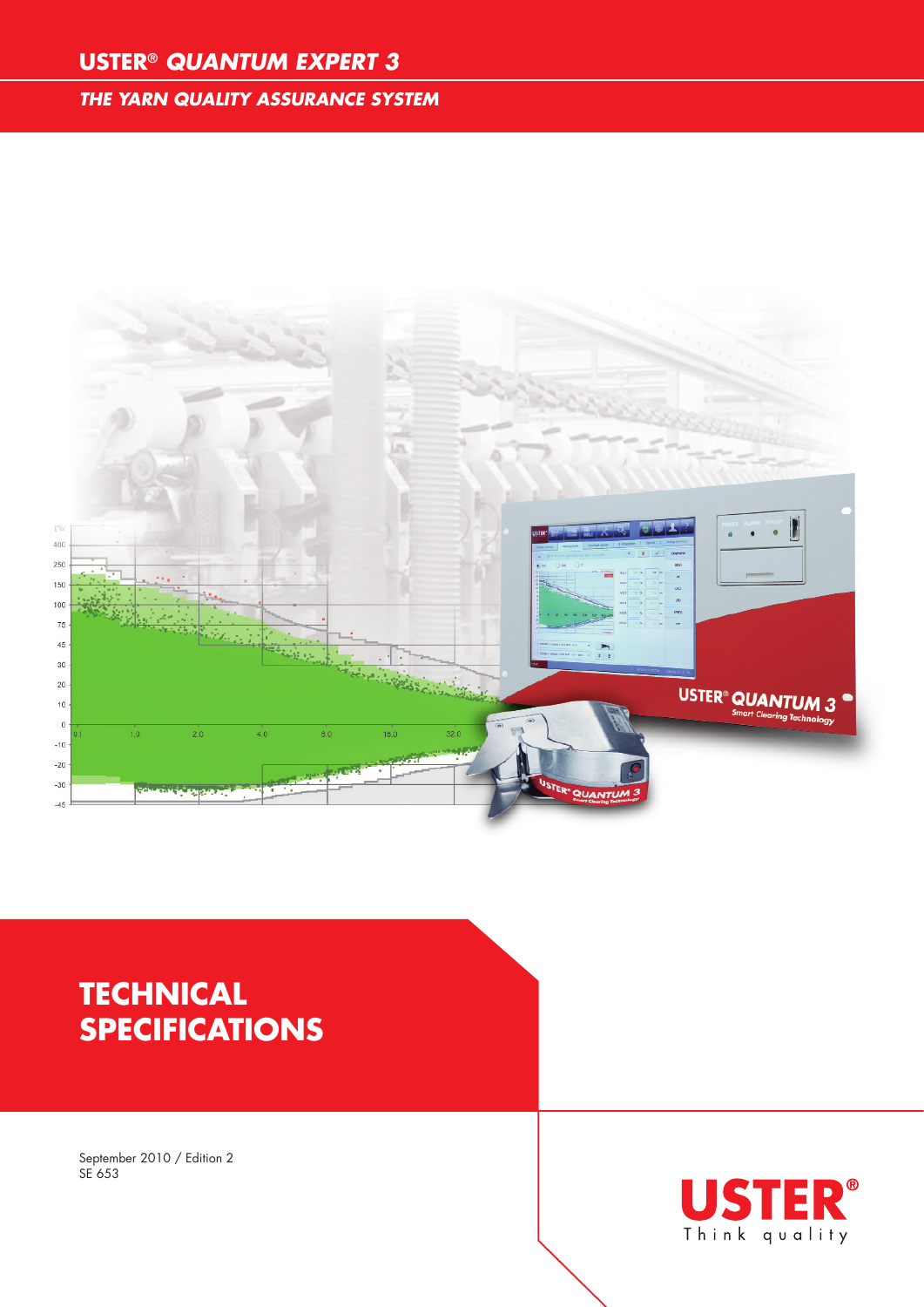#### **Contents**

| 1            |                                                     | $\mathbf{3}$ |
|--------------|-----------------------------------------------------|--------------|
| $\mathbf{2}$ |                                                     |              |
| 3            | Hardware types suitable for connection and types of |              |
| 4            |                                                     |              |
| 5            |                                                     |              |
| 6            |                                                     |              |
|              | Description of the menus and their function         | 6            |

#### **© Copyright 2010 by Uster Technologies AG. All rights reserved.**

All and any information contained in this document is non-binding. The supplier reserves the right to modify the products at any time. Any liability of the supplier for damages resulting from possible discrepancies between this document and the characteristics of the products is explicitly excluded.

veronesi\TT\Schulung\_Dokumente\On-Line\Garnreiniger\UQC\ SE-653\_Technical specification Uster Quantum Expert 3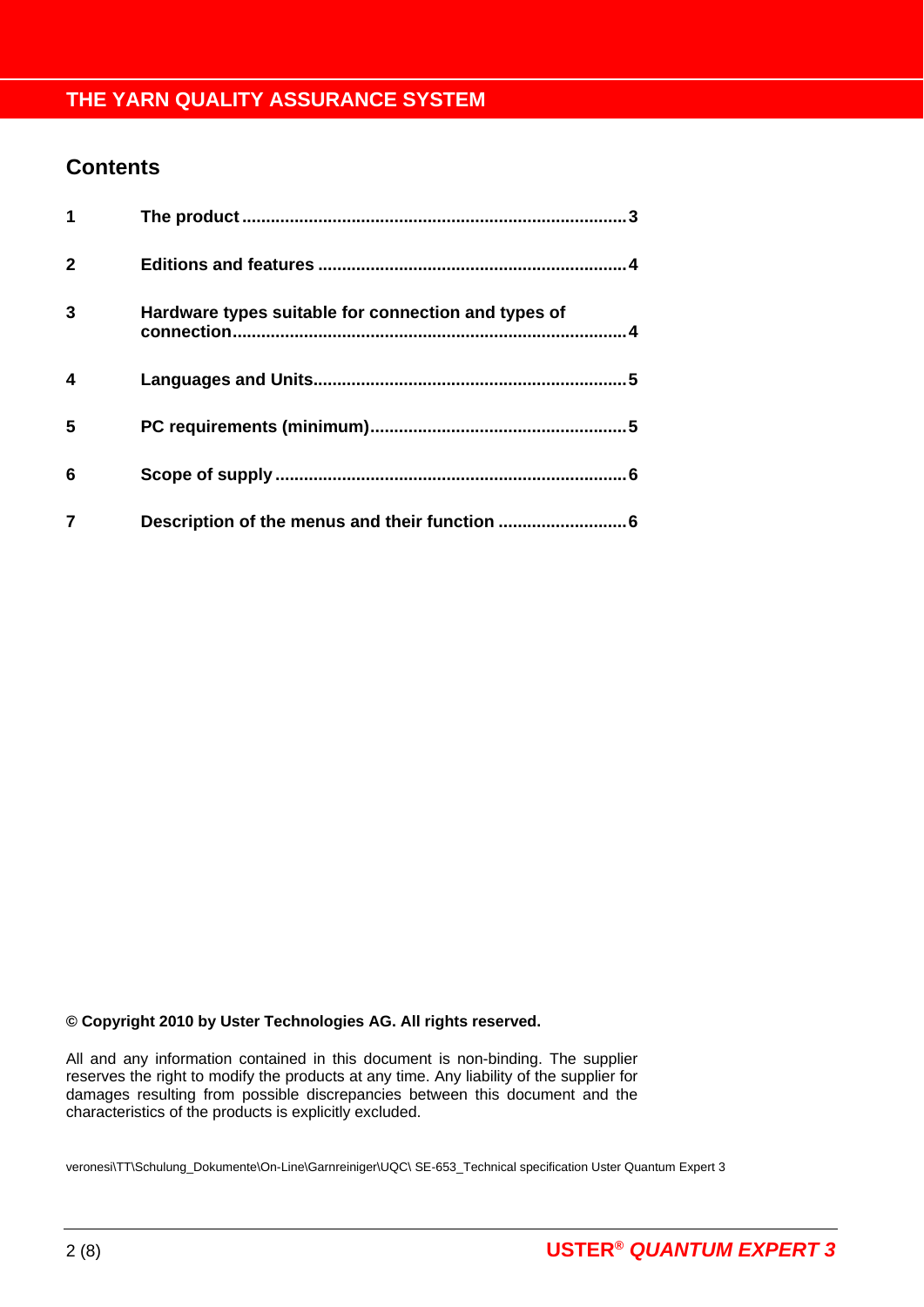#### **1 The product**

USTER® *QUANTUM EXPERT 3* is the successor of the USTER® *QUAN-TUM EXPERT* for WINDING (also referred as CONE EXPERT).

It is a software system that is connected to the CCUs of both UQC2 and UQC3 installations and

- Collects the production and quality data as well as the settings and configurations
- Stores all this information in a database
- Reports the results according to the user's customized reports
- Edits and configures articles and their settings and then distributes them in the networked CCUs
- Synchronizes the articles that have been created and used in the CCUs and the EXPERT
- Monitors the current production

USTER® *QUANTUM EXPERT 3* is available in two editions with different features to meet different users' needs and profiles:

- The first edition, called PRO, is the edition with all those features that are necessary for a spinning mill to manage and report the data from the yarn clearers in a professional way.
- The second edition, called ULTIMATE, has all the features that are necessary for a spinning mill to utilize all the advanced functions of the clearer and benefit the advantages of a modern analysis and reporting system.

Both editions are designed to keep the focus on:

- 1. Ergonomics
- 2. Easy to use
- 3. Future oriented architecture

USTER® *QUANTUM EXPERT 3* is offered with two types of licenses; the yearly license and the perpetual license.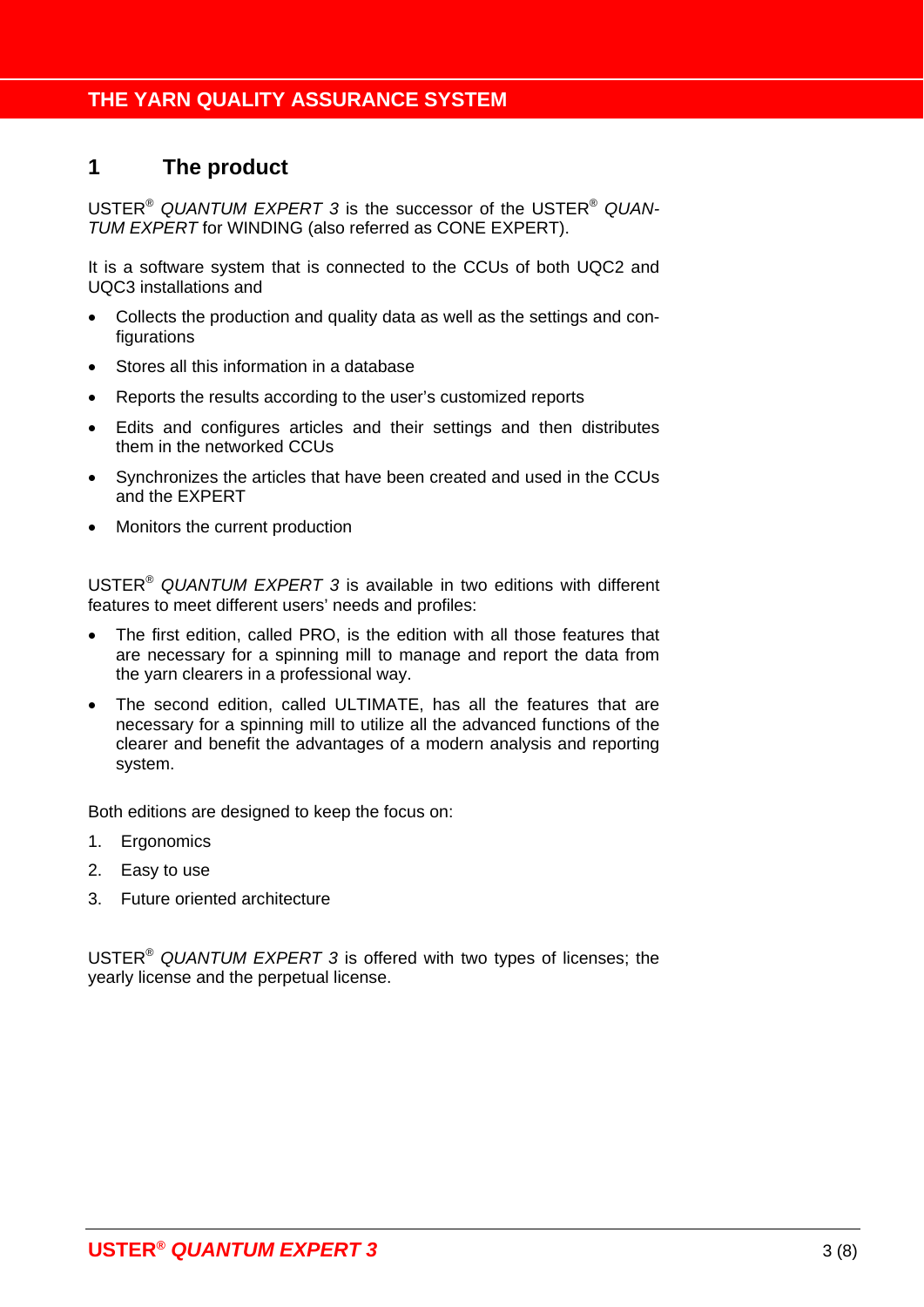# **2 Editions and features**

| <b>Features</b>                             | <b>PRO</b> | <b>Ultimate</b> |         |
|---------------------------------------------|------------|-----------------|---------|
| Connect to older clearer generations        |            |                 |         |
| User management - authorization             |            |                 |         |
| Data storage in a database                  |            |                 |         |
| System self-diagnosis tools                 |            |                 |         |
| Intelligent help system                     |            |                 |         |
| Set of predefined role oriented reports     |            |                 |         |
| Uploading articles' data                    |            |                 |         |
| Machines monitoring                         |            |                 |         |
| Exceptions handling and reporting           |            |                 |         |
| Rule engine and handling                    |            |                 |         |
| Shift calendar                              |            |                 |         |
| Report wizard                               |            |                 |         |
| Remote handling of CCUs                     |            |                 |         |
| Remote support and control tools            |            |                 |         |
| Special reports                             |            |                 |         |
| Articles synchronization and management     |            |                 |         |
| Modify, store and download article settings |            |                 |         |
| Illustrate, store and compare yarn bodies   |            |                 |         |
| Training mode                               |            |                 |         |
| Alert management                            |            |                 |         |
| Collection of scatter plots                 |            |                 |         |
| Service logs from the clearers              |            |                 | Table 1 |

# **3 Hardware types suitable for connection and types of connection**

| CCU type            | <b>Yarn clearer types</b> | <b>Expert system</b>       | <b>Connection type</b> |
|---------------------|---------------------------|----------------------------|------------------------|
| SG99 <sup>1</sup>   | <b>UQC</b>                | USTER <sup>®</sup> QUANTUM | Cable                  |
| SG2000 <sup>1</sup> | UQC <sub>2</sub>          | <b>EXPERT for WINDING</b>  |                        |
| <b>CCU2006</b>      | UQC <sub>3</sub>          |                            |                        |
| CCU <sub>6</sub>    |                           |                            |                        |
| Table 2             |                           |                            |                        |

*Table 2* 

The CCU must be updated to the latest software edition available.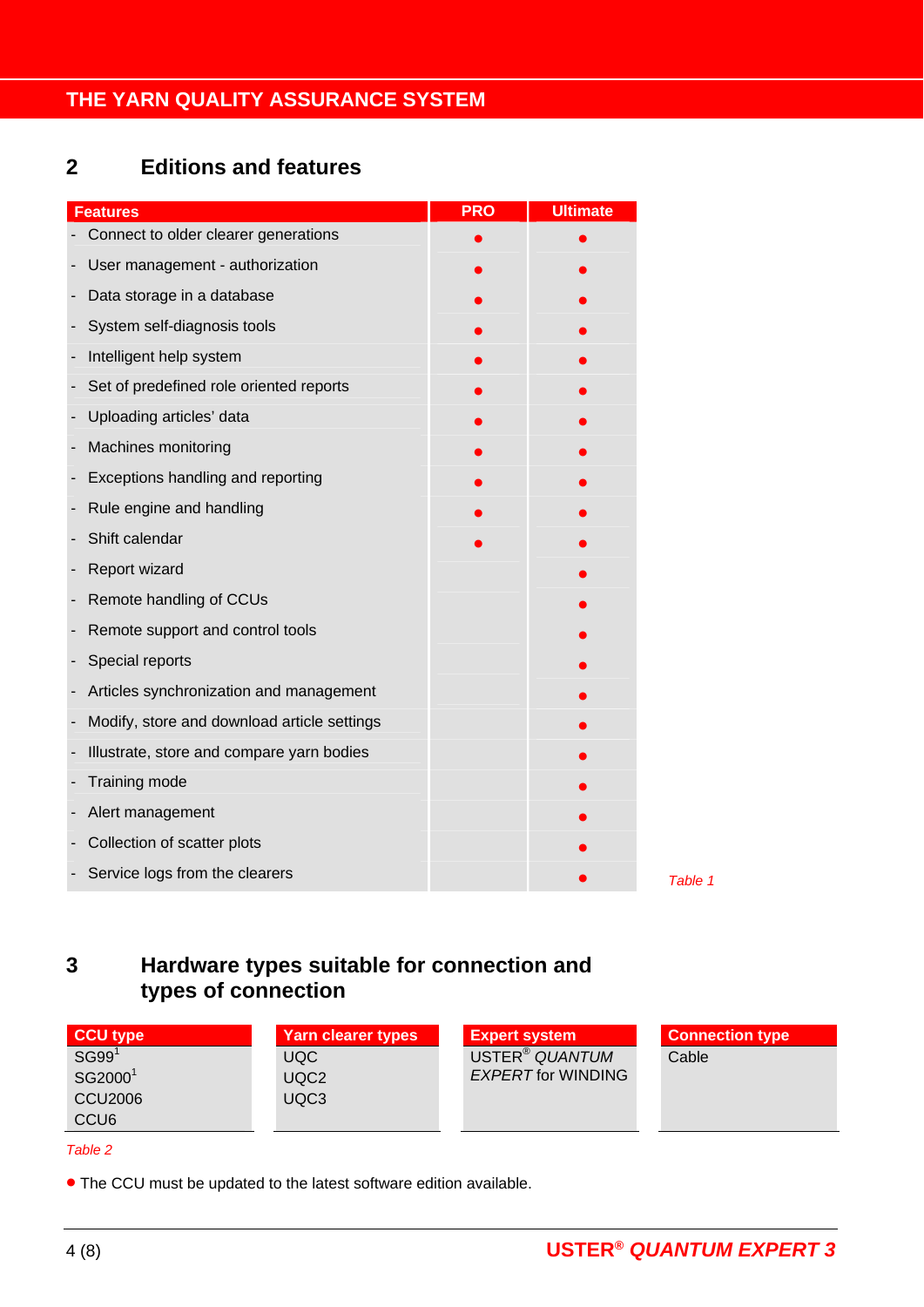# **4 Languages and Units**

**Dialog languages** German, English, Chinese, Turkish, Italian, Spanish

#### **Units**

| <b>Productivity</b> | Weight | <b>Clearer</b><br><b>cuts</b><br>counter | Yarn<br>count | <b>Time</b> | Yarn<br>package |
|---------------------|--------|------------------------------------------|---------------|-------------|-----------------|
| m/min               | g      | /100km                                   | <b>Nec</b>    | min         | bobbin          |
| kg/h                | Ibs    |                                          | <b>Nm</b>     | h           | cones           |
|                     |        |                                          | tex           | shift       |                 |
|                     |        |                                          |               | week        |                 |
|                     |        |                                          |               | month       |                 |
|                     |        |                                          |               | year        |                 |

Table 3

# **5 PC requirements (minimum)**

| Intel Core 2 Duo                                                                                                           |
|----------------------------------------------------------------------------------------------------------------------------|
| 2GB (Server) and 512 MB (Client only)                                                                                      |
| 2 disks of 100GB (one as backup)                                                                                           |
| 1 USB 2.0 port, 1 DVD Drive                                                                                                |
| <b>Gigabit Ethernet Connection</b>                                                                                         |
| 17" TFT monitor (minimal resolution: 1024 x 768)                                                                           |
| VGA with support of DirectX 7.0 with PixelShader 2.0                                                                       |
| Broadband connection with minimum 512 kbps speed                                                                           |
| Microsoft <sup>®</sup> SQL Server 2008 Express Edition (will be<br>installed together with the software)                   |
| Windows XP SP3, Windows Vista or Windows 7                                                                                 |
| Internet Explorer 7 or higher                                                                                              |
| Acrobat reader 6.0 or higher                                                                                               |
| Uninterruptable Power Supply                                                                                               |
| Anti-virus - the system is tested with McAfee software,<br>other software may by applicable but need to be tested<br>first |
|                                                                                                                            |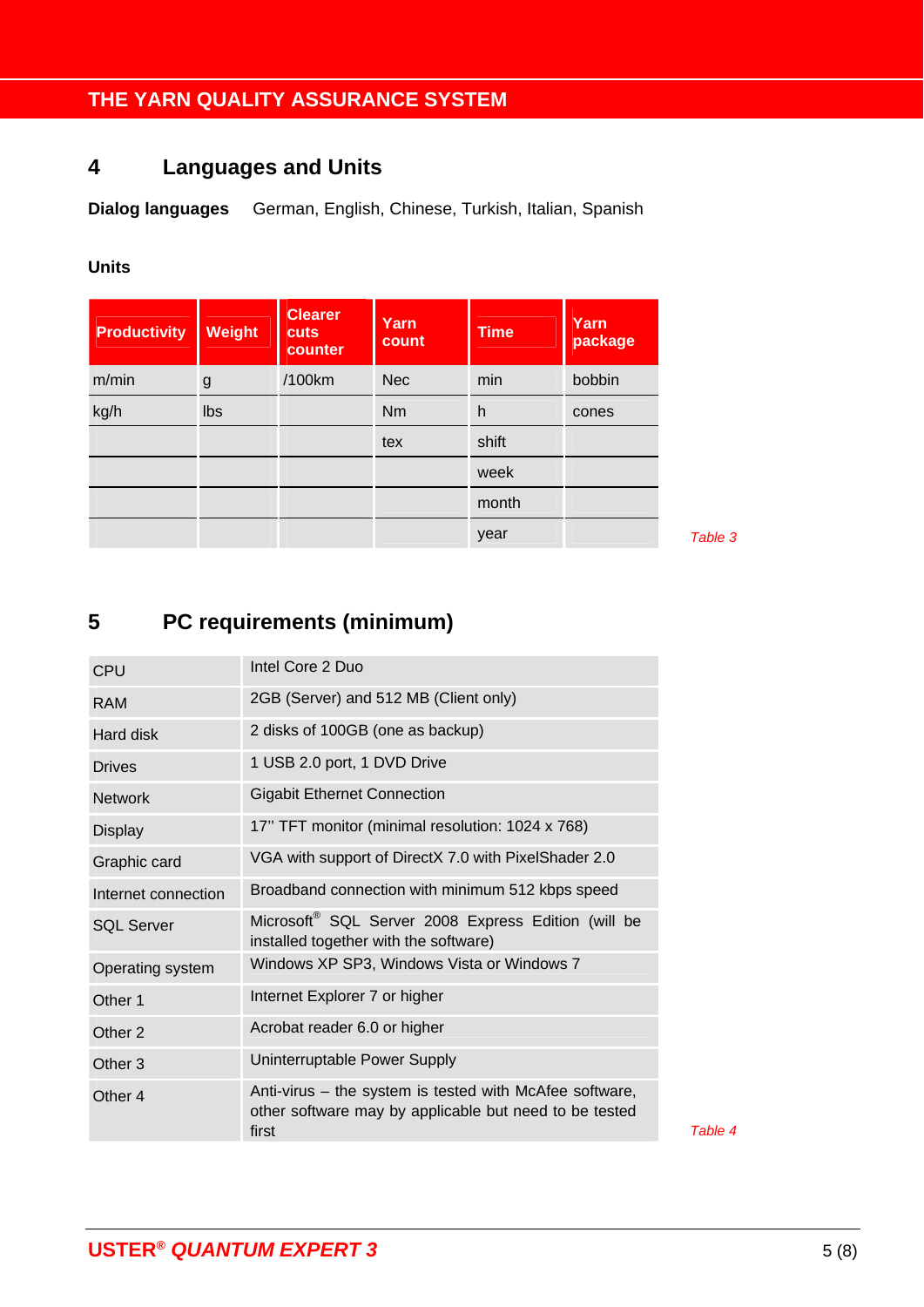### **6 Scope of supply**

The product package that the customer receives includes:

- DVD with the software program USTER® *QUANTUM EXPERT 3* and the necessary software
- A dongle key
- The operating instructions manual
- Product Option Key(s) for the activation of the respected CCU(s)

#### **7 Description of the menus and their function**

| Monitoring      | All the machines that are connected are displayed at this screen. The machines are divided<br>into their physical groups with a color indication to distinguish among the articles that are<br>processied at each group.                                                       |
|-----------------|--------------------------------------------------------------------------------------------------------------------------------------------------------------------------------------------------------------------------------------------------------------------------------|
|                 | A set of parameters to control can be chosen from the left-hand sliding window and if the off-<br>limit settings of that respected parameter overstepped, the indication becomes red.                                                                                          |
| Reports         | All the prepared reports are stored here and can be selected by the user. There are two main<br>filters available when using the report; the time and the location and this is to make the navi-<br>gation and analysis smart and easy.                                        |
|                 | The data is reported in all different kinds of representations; tables and charts. There are<br>some special report types such as classification data, scatter plots, histograms.                                                                                              |
|                 | The user is also in position to alter the format of a report by changing some parameters to<br>show or their position or their units and save this report as a standard report.                                                                                                |
| <b>Articles</b> | All the articles that are available in the CCUs and also at the EXPERT server can be shown<br>here. The user can select an article and compares its settings with another, change the clear-<br>ing limits, downloaded to one CCU and synchronize it with other selected CCUs. |
|                 | The visualization of the clearing limits is easy and smart; the user can see all the information<br>in one screen and select to edit a parameter from the same screen.                                                                                                         |
| Configuration   | The system has been setup by configuring the CCU that are to be connected; the only thing<br>that is necessary is to specify the IP address range and the EXPERT is taking care of the<br>scanning and finding of the machines.                                                |
|                 | The general units to be used for the data reporting are defined here. Also, the way of syn-<br>chronization is determined here.                                                                                                                                                |
|                 | The users of the system are configured here. It is necessary to configure the role and the<br>access level of each user.                                                                                                                                                       |
|                 | The shift plans of the spinning mill are configured here. The way of doing it is easy and intui-<br>tive; the user has only to scroll the mouse to define the duration of the shifts.                                                                                          |
|                 |                                                                                                                                                                                                                                                                                |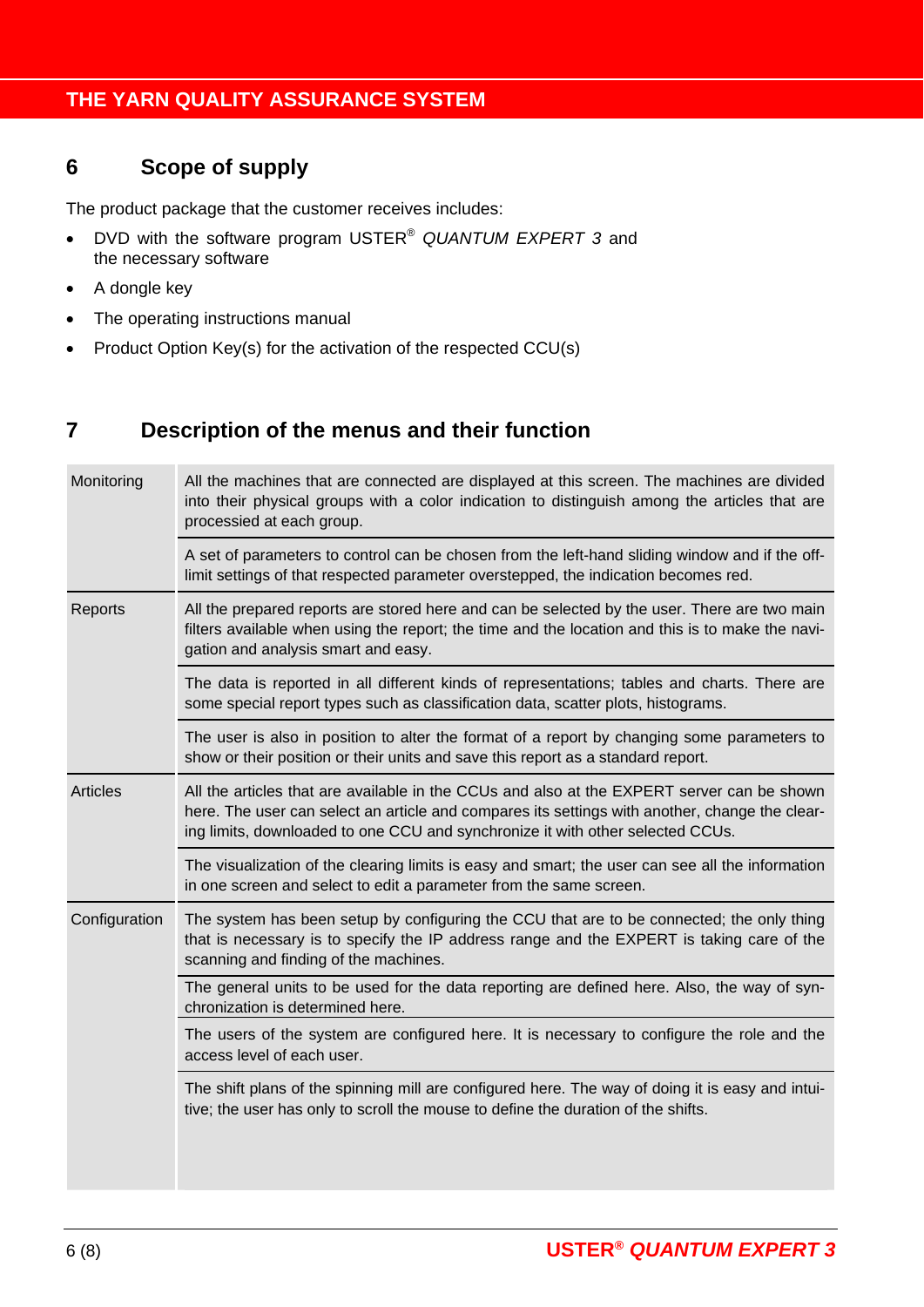| <b>Tools</b> | Service logs                                                                  |
|--------------|-------------------------------------------------------------------------------|
|              | Self-diagnosis                                                                |
|              | Training mode                                                                 |
|              | Database (backup and restore if the client is executed on the server machine) |
|              | Access to the help system                                                     |
|              | User switch                                                                   |
|              | Remote access to the CCU                                                      |
|              | Language change                                                               |

*Table 5*